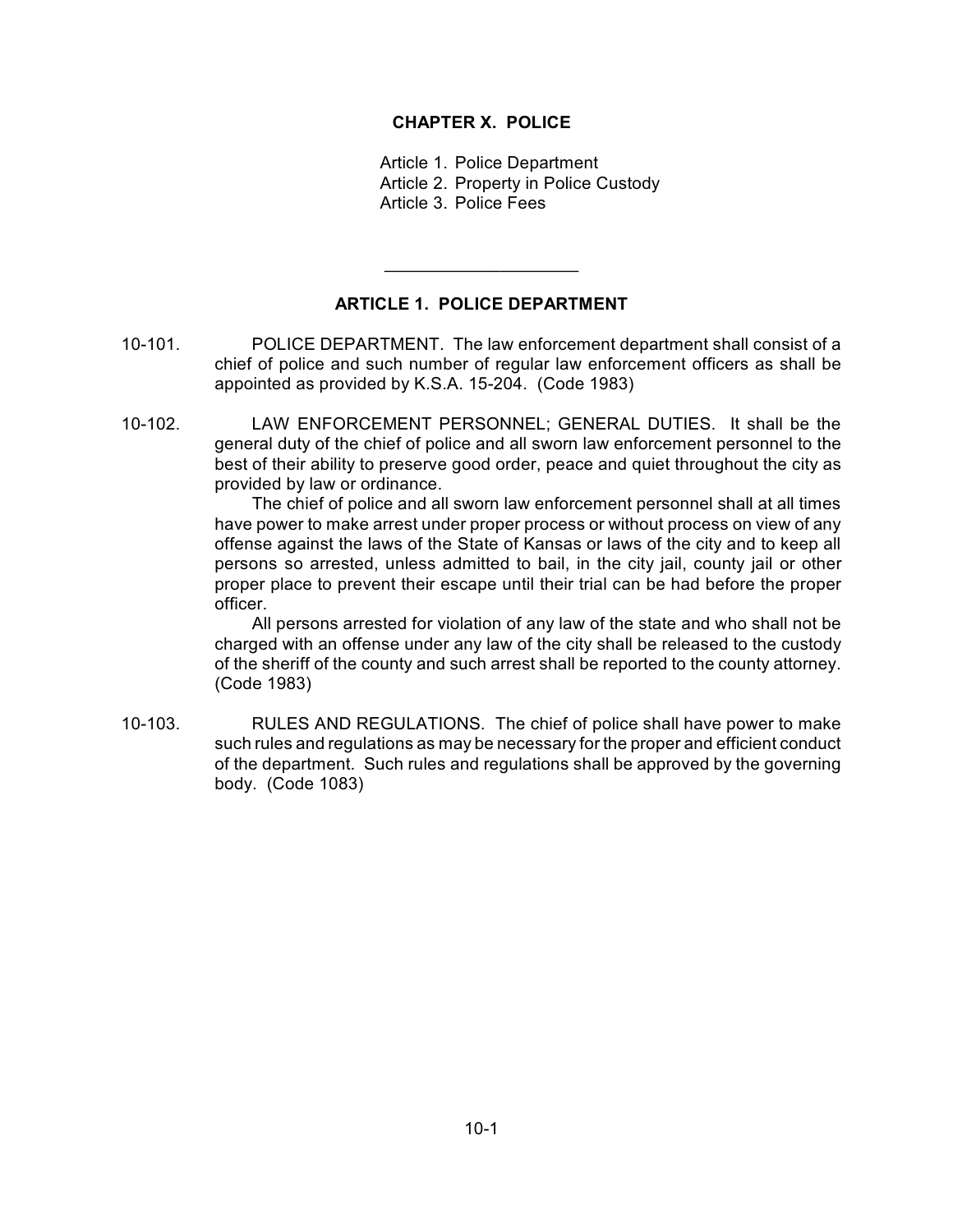# **ARTICLE 2. PROPERTY IN POLICE CUSTODY**

- 10-201. REGULATIONS. The police department is required to establish regulations detailing the collection, storage, and inventory of property which may come under its control by any manner. (Code 2006)
- 10-202. DISPOSITION. Any property which has been acquired or turned over to the police department and has been classified in accordance with procedures existing in the police department as unclaimed or for which the proper owner cannot be ascertained shall be kept for a minimum of 90 days. After a period of 90 days, such property, except as provided in section 10-203, shall be sold at public auction to the highest bidder and the proceeds after expenses shall be paid to the city general fund. (Code 2006)
- 10-203. SAME; EXEMPT PROPERTY. The following classes of property shall be considered exceptions to section 10-202 and shall be dealt with in the following manner:

(a) Cash money shall be turned over to the city general fund unless it shall be determined to have collector's value, in which case it shall be auctioned according to the provisions in section 10-202.

(b) Firearms which are available for disposition may be dealt with in the following manner:

(1) If compatible with law enforcement usage, they may be turned over to the police department inventory.

(2) They may be sold to a firearms dealer who maintains the appropriate federal firearms license.

(3) They may be destroyed.

(4) In no case shall firearms be sold at public auction.

(c) Other weapons such as knives, etc., which are deemed to have a legitimate value may be sold at auction, however, homemade weapons or weapons of a contraband nature shall be destroyed.

(d) Any items determined to be contraband such as explosives, narcotics, etc., shall be destroyed.

(e) Items of a pharmaceutical nature, which, while not contraband when properly dispensed, or which are of an over-the-counter-variety, shall be destroyed.

(f) Foodstuffs, if sealed and undamaged may be turned over to any appropriate social service agency or destroyed, but shall not be auctioned.

(g) Alcohol products such as beer, wine, whiskey, etc., shall be destroyed.

(h) Items with a value in excess of \$500 may be sold after advertising said item in a general circulation newspaper on at least two occasions. Such sales shall be by closed bid.

(Code 2006)

10-204. CLAIMING PROPERTY. The police department shall be required to make reasonable attempts to locate the owner of any property in storage. However, the responsibility for claiming and identifying any such property shall rest solely with the owner. (Code 2006)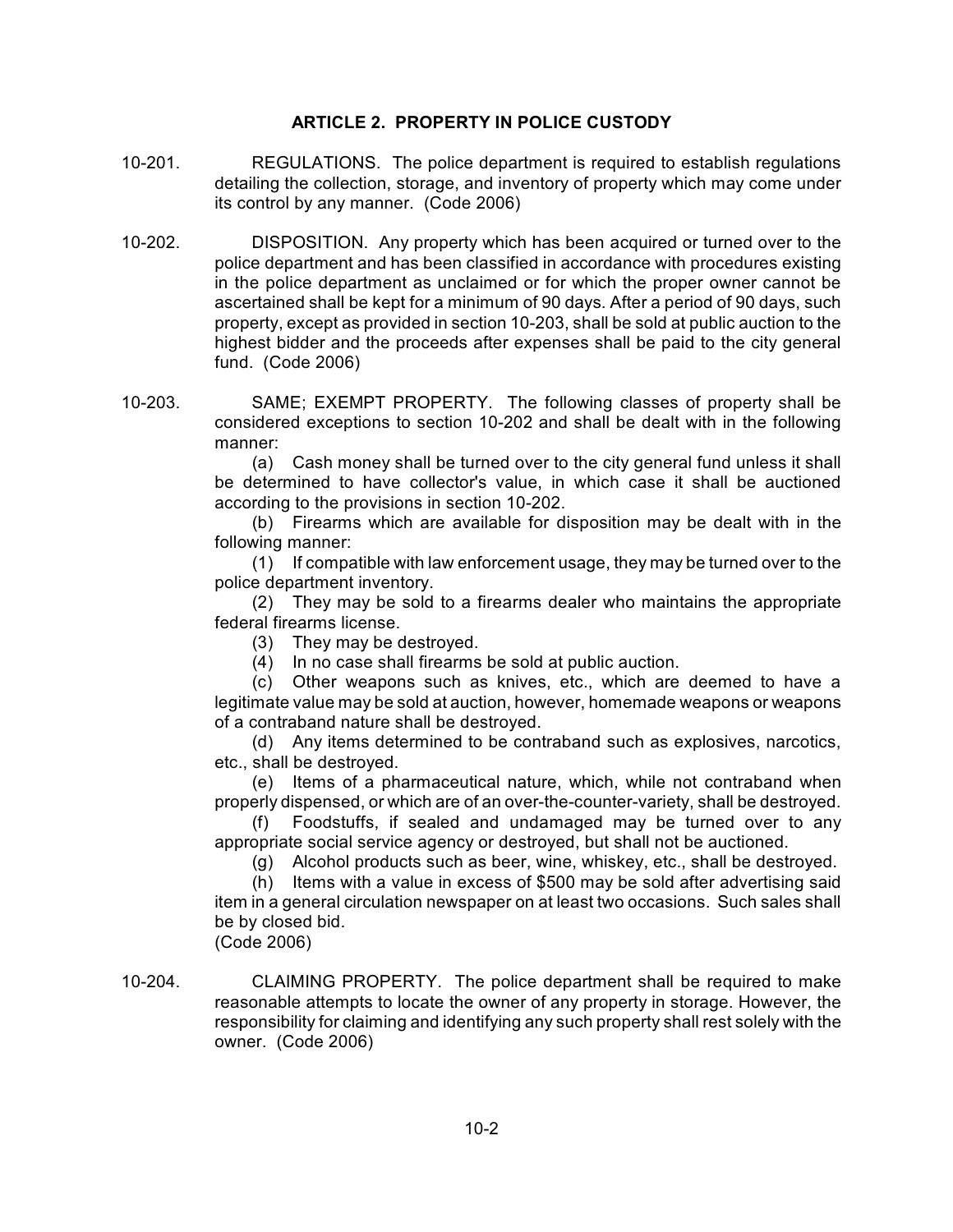- 10-205. PROOF OF OWNERSHIP. Claimants to any property in police storage shall be required to present reasonable proof of ownership and no property shall be released unless such reasonable proof is presented. (Code 2006)
- 10-206. AUCTION. At such time as it has been determined that an auction is necessary to dispose of unclaimed property, an inventory listing all property to be disposed of shall be prepared and kept on file in the police department. Notice of an auction shall be published at least twice in a general circulation newspaper prior to the date of the auction. The notice shall specify the date, time and place of the auction and shall also notify prospective buyers or potential claimants that a list of items to be auctioned is available at the police department and any claims on property must be made prior to the start of the auction. (Code 2006)